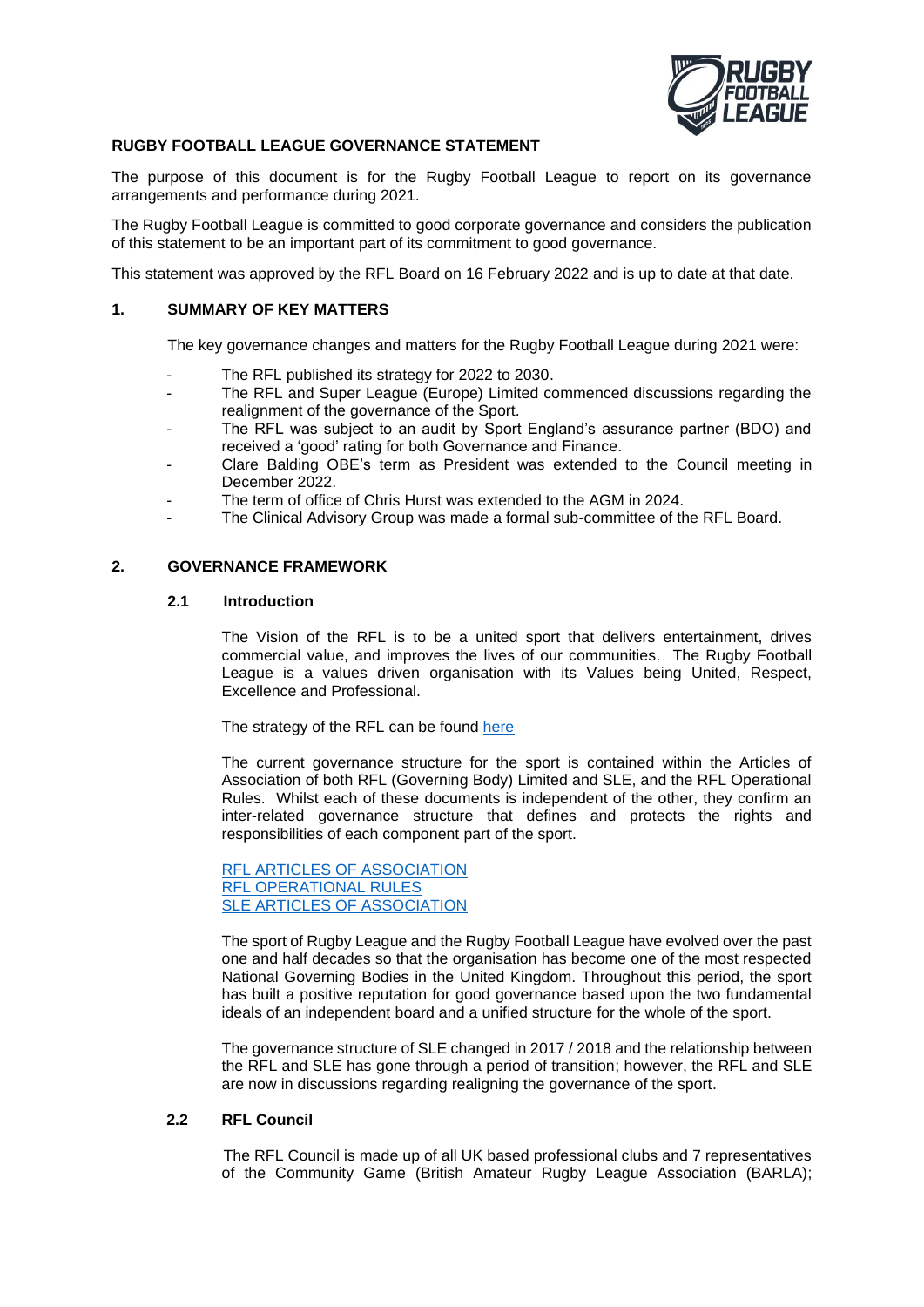

Combined Services Rugby League and representatives from Education rugby league settings; Higher Education rugby league settings; Tier Four Leagues; Tier Five and Tier Six Adult Leagues; and Tier Five Youth and Junior Leagues).

Each Member is entitled to attend and vote at all meetings of the Council and, in the case of Clubs, share in the profits of the RFL or any distribution of its funds and participate in RFL competitions.

Council Meetings must be held at least twice a year, with the Annual Council Meeting approving the accounts of the RFL, appointing/approving auditors and electing a Vice President and President. Changes to the Articles of Association of the RFL can only be made upon a Special Resolution approved by 75% of voting Members.

The Articles contain provisions such that, irrespective of the number of Clubs in the Super League, the Championship and League 1, the votes of the Super League Clubs (on the one hand) and the votes of the Championship and League 1 Clubs (on the other hand) carry equal weight. In addition, any resolution must be passed by at least 4 Super League Members and at least 4 Championship or League 1 Members.

Below are links to the Council Agendas for the 2021 Council meetings and the presentations delivered at those meeting.

[2021 COUNCIL AGENDAS / PRESENTATIONS](https://www.rugby-league.com/governance/about-the-rfl/the-rfl-council)

### **2.3 RFL Board**

The Board is the ultimate decision-making body and exercises the powers of the organisation. The Board is responsible for:

- setting the strategy of the organisation;
- approving the long-term financial plan and annual budget;
- monitoring delivery of the strategic plan and objectives;
- periodic review of the financial plan and performance against annual budget;
- periodic review of major risks;
- discussion of, and engagement with, stakeholder proposals and concerns.

Day to day management of the RFL is delegated by the Board to the management team under the leadership of the Chief Executive. Financial authorities are in place for each level of the Executive structure.

### **2.4 SLE**

Super League (Europe) Limited ("**SLE**") is a separate legally entity.

As part of a wider suite of agreements between SLE and RFL, in October 2019, the SLE Articles were amended such that the SLE Board consists of the SLE Chief Executive, nominated representatives from each Super League Club and a nominated representative of the RFL. The RFL's nominated director is Simon Johnson.

The Articles of Association of SLE specify which matters are determined by the Clubs, which matters are determined by the RFL and which are joint decisions.

During the course of 2018 and 2019, the RFL and SLE agreed a revised deal between the parties relating to funding to the end of the current broadcast agreement (end of 2021); funding beyond 2021; competition structure and a number of other matters including the structure of the SLE Board.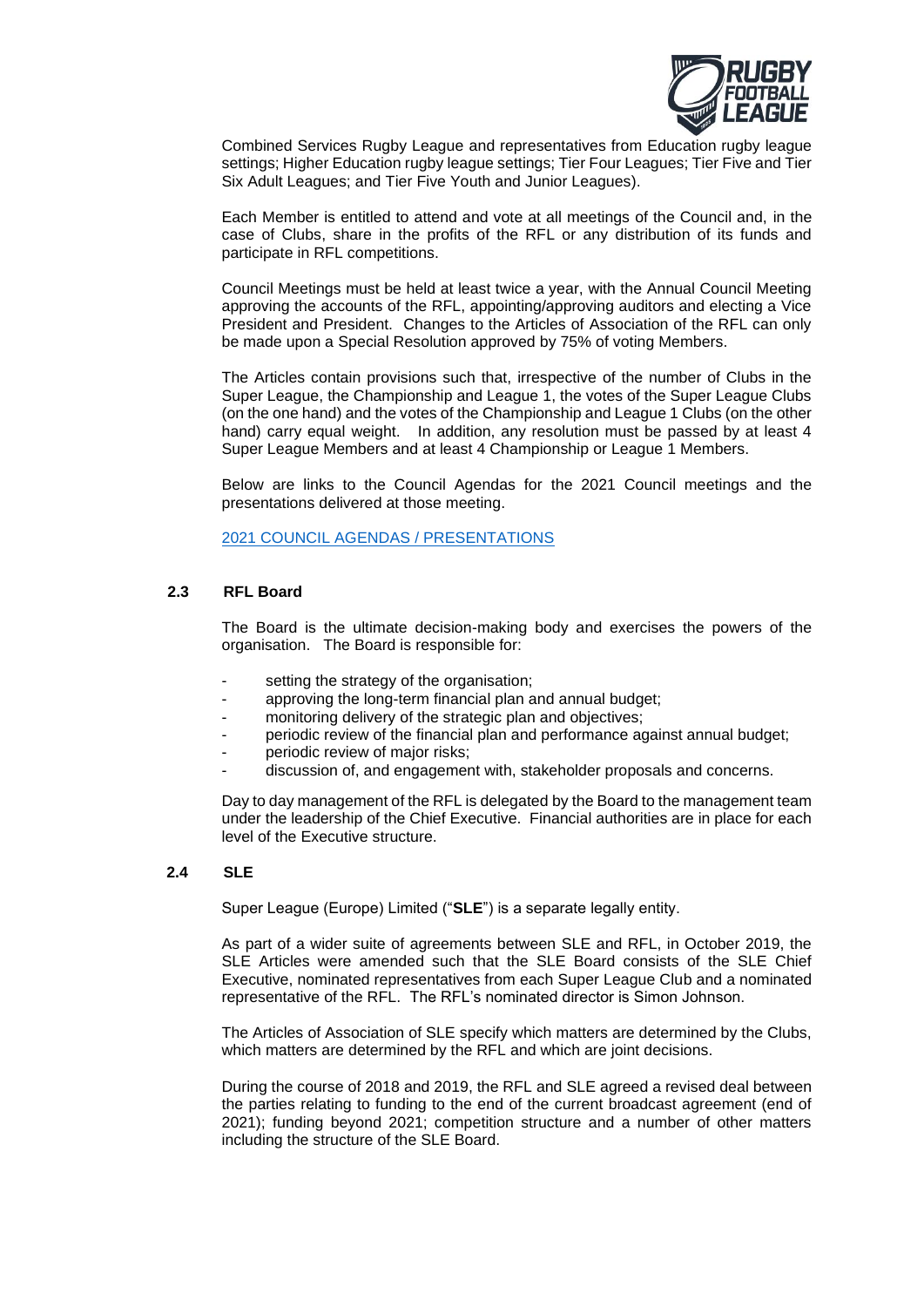

The RFL and SLE are now in discussions regarding a revised and aligned governance structure for the sport. Key objectives being to:

- Maximise the value of and revenues from the Sport by aggregating all commercial, events and broadcast rights enabling rights across the Sport to be offered to potential partners;
- Maximise distributable profits and therefore returns to the RFL and SLE and, in turn, Clubs; and
- Create efficiencies and avoiding duplication of function.

### **2.5 Championship and League 1**

The Championship and League 1 competitions are owned, managed and operated by the Rugby Football League: there is no separate entity responsible for any aspect of the same.

The Championship and League 1 Chief Executives or Chairman meet at least 3 times a year. These meetings are chaired by an RFL Director. In addition, there are also a number of business area meetings held throughout the year.

### **2.6 Community Game**

The game competitions are a mixture of Affiliate Leagues (leagues run by separate legal entities – bound by the operational rules, with the provision of services by the RFL) and Member Leagues (leagues owned, managed and operated by the Rugby Football League).

The Community Board (a sub-committee of the Board) is accountable to the Board for the management and development of all aspects of the community, grassroots and amateur game of rugby league (see Section 5.5 below).

### **3. RFL BOARD**

### **3.1 Current Directors**

The current Non-Executive Directors of the RFL are Simon Johnson (Chair), Chris Brindley, Chris Hurst, Sandy Lindsay and Rimla Akhtar. The current Executive Directors are Ralph Rimmer and Karen Moorhouse.

Their biographies can be found [here](https://www.rugby-league.com/governance/about-the-rfl/board)

Changes during 2021 were:

- Chris Hurst's term of office as an NED was extended to the AGM in 2024.

### **3.2 Composition**

The Articles of Association of the RFL provide that:

- the number of Directors shall be not less than three and not more than nine;
- the Directors shall be a minimum of two and a maximum of 4 Executive Directors and a maximum of five Non-Executive Directors;
- the majority of the Directors will be Non-Executive Directors.

### **3.3 Non-Executive Directors (including Chair and Senior Independent Director)**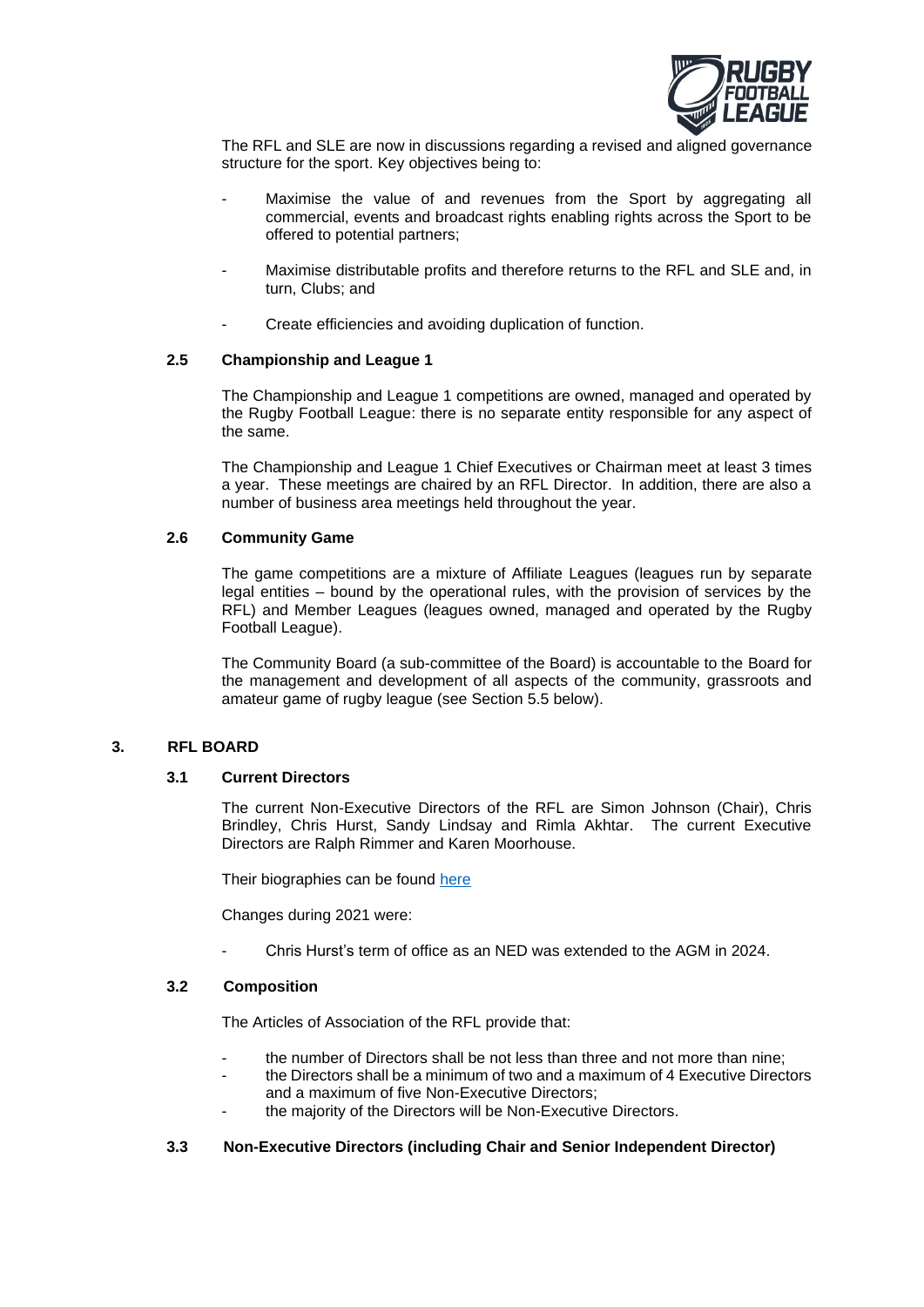

At the December 2020 Council Meeting, the Articles of Association were amended to provide that each Non-Executive Director (including the Chair) serves for a two, three or four-year term from the Annual Council Meeting at which he/she is elected or reelected to the Annual Council Meeting in the last year of that term, provided that the maximum cumulative term of office shall be nine years.

Prior to this the Articles provided that NEDs served for a maximum of 3 three-year terms. The rationale for the change was to reduce the sports' exposure to multiple NEDs all having terms finishing at the same Council meeting.

The only exceptions to the above are that:

- in exceptional circumstances (for example to assist succession planning) a Non-Executive Director may hold office for a further year; and
- An existing Non-Executive Director may hold office for up to 12 years (i.e. 4 three-year terms) if he/she is appointed as chair of the RFL or as a director of the RLIF.

The Chair of the Board is now Simon Johnson. Whilst the role specification is different, the Chair is appointed in the same manner as all other Non-Executive Directors.

In accordance with the Sports Governance Code, a further Non-Executive Director is appointed as the Senior Independent Director (usually the longest serving of the other Non-Executive Directors). The additional responsibilities of the Senior Independent Director include:

- Providing a sounding board for the Chair;
- Serving as an intermediary for the other directors when necessary;
- Acting as an alternative contact for stakeholders to share any concerns if the normal channels of the Chair or the organisation's management fail to resolve the matter or in cases where such contact is inappropriate; and
- Leading on the process to appraise the Chair's performance.

The Senior Independent Director is Chris Brindley.

At all times all of the Non-Executive Directors were 'independent' as defined in the RFL Articles of Association and the Code for Sports Governance.

### **3.4 Executive Directors**

The Executive Directors are appointed by the Non-Executive Directors (by a simple majority vote). The NEDs have agreed that the Executive Directors should usually be the Chief Executive and Company Secretary.

### **3.5 Secretary**

The Secretary is appointed by the Board for such term, at such remuneration and upon such conditions as they may think fit and may be removed by the Board.

The current Secretary is Karen Moorhouse.

### **3.6 Code of Conduct**

Each director is required to sign a Code of Conduct. In addition to setting out required standards of behaviour, it also details the mechanism which will be followed in relation to any breach. A copy of the Code of Conduct can be found [here.](https://secure.rugby-league.com/ign_docs/190719_DirectorsCodeofConduct_KM_FINAL.pdf)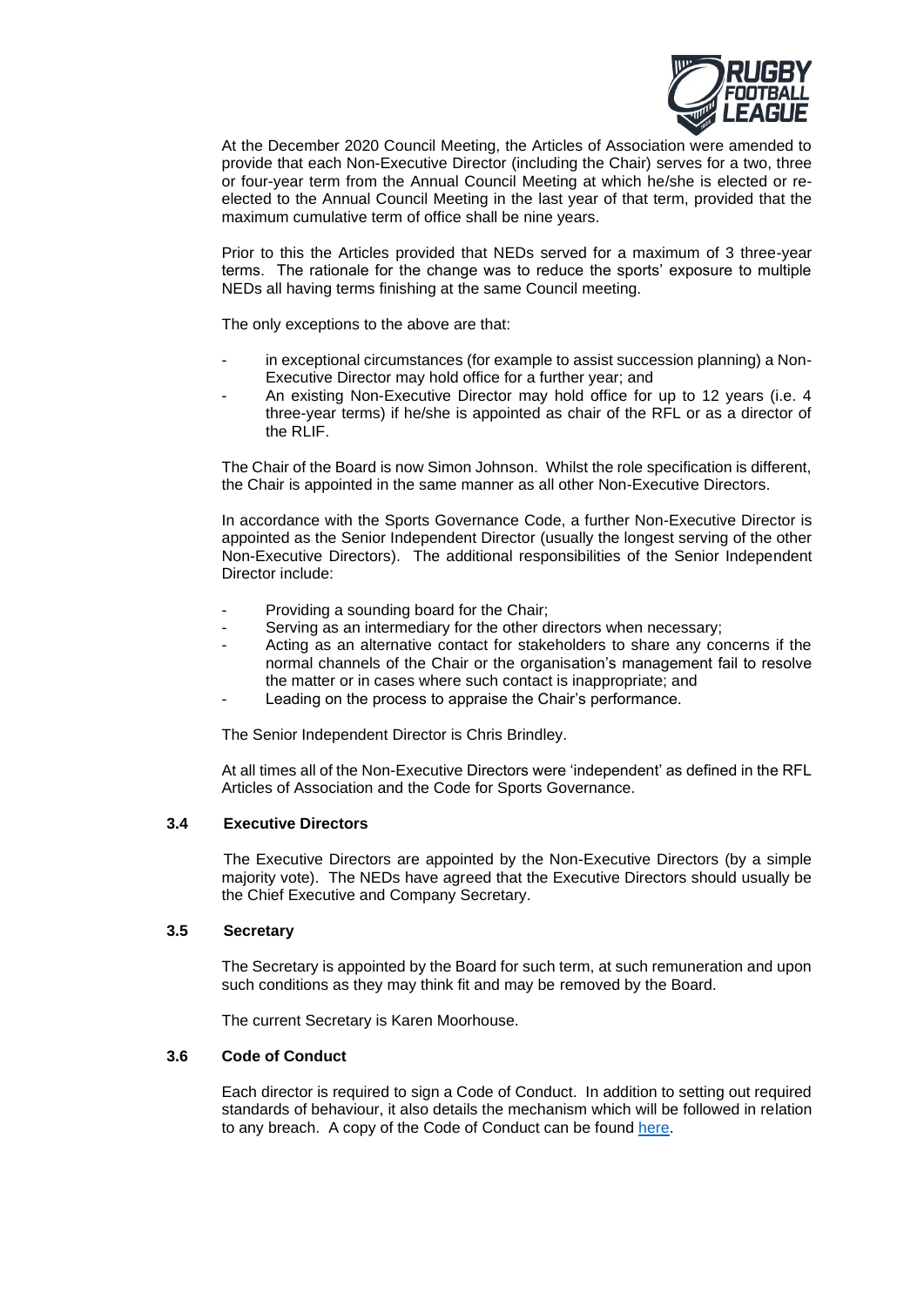

### **4. BOARD MEETINGS**

The Articles of Association provide that the Board must meet at least 4 times in a year and the quorum for meetings is 3 directors. During 2021 there were 7 formal Board Meetings. There was 100% attendance at these meetings by all directors (save for one director missing one meeting due to being on paternity leave).

In addition, there was a significant number of Board meetings held virtually and further decisions made in writing. The significant number reflected the impact of Coronavirus on the sport and the number of decisions that consequentially had to be made.

Papers are circulated 7 days' in advance of all formal Board Meetings to ensure the Board have time to fully review them.

Below are links to the Board Agendas for the 2021 meetings.

### [RFL BOARD AGENDAS](https://www.rugby-league.com/governance/about-the-rfl/board)

### **5. BOARD SUB COMMITTEES**

### **5.1 General**

The Articles of Association provide that the Board may delegate any of their powers to any sub-committee consisting of such of other number and such other persons as they think fit. The current formal sub-committees and their current members are set out below. The Terms of Reference for each of the Sub-Committees (which include the structure and purpose of the Committee) can be found [here.](https://www.rugby-league.com/governance/about-the-rfl/board)

### **5.2 Audit and Risk**

The purpose of the Audit and Risk Committee is to: (a) consider the appointment of the external auditors and their independence; (b) consider the appointment of the internal auditors and review the RFL's internal audit programme; (c) review the Group's financial statements; and (d) review the effectiveness of the internal control systems of the RFL including the process for managing risk.

The Audit and Risk Committee consists of at least 4 members, 2 of whom have to be Non-Executive Directors and one of whom has to be the RFL Executive who is the chief risk officer for the RFL (currently the Chief Operating Officer – Tony Sutton).

The Audit and Risk Committee is chaired by Non-Executive Director Rimla Akhtar and its director members are Rimla Akhtar and Chris Hurst.

The Audit and Risk Committee met on four occasions in 2021 and its members had the following attendance.

- Rimla Akhtar (Chair) (4)
- Chris Hurst (4)
- Tony Sutton  $-$  (4)
- $lan$  Roberts (3)
- Rachel Hunt  $-$  (2) Rachel left the RFL and therefore resigned membership of the Committee part way through 2021
- Richard Donlon (0) Richard resigned his membership of the Committee in 2021
- Jeremy Carr  $-$  (3)

### **5.3 Remuneration**

The purpose of the Remuneration Committee is to: (a) ensure that there is a formal and transparent policy on Board and Senior Executive remuneration; and (b) determine the remuneration packages of the Chairman, other directors and senior executives.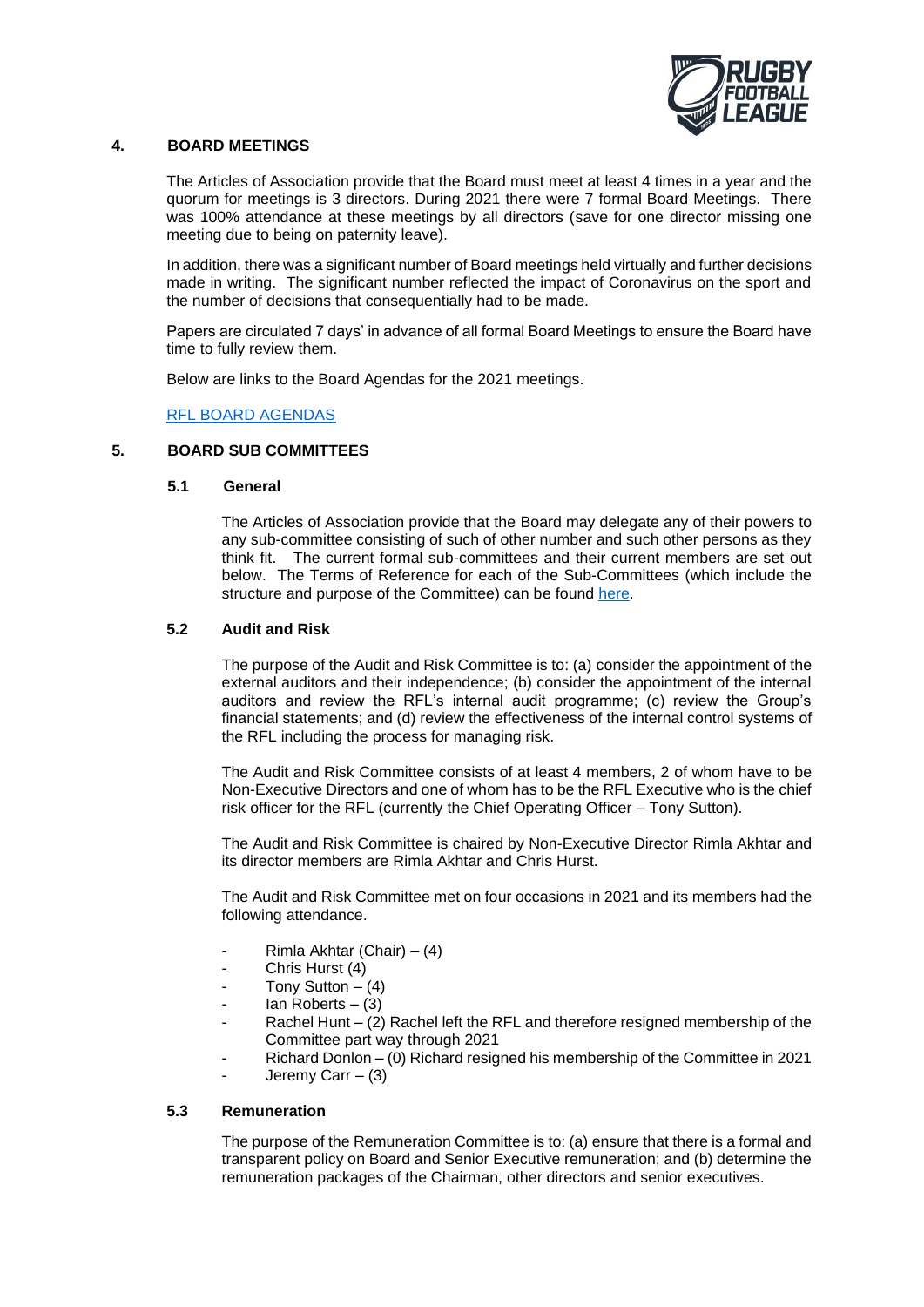

In 2021 the director members were Chris Brindley (Chair), Chris Hurst, Rimla Akhtar and Sandy Lindsay.

The Remuneration Committee met on four occasions in 2021 and all members had 100% attendance.

### **5.4 Nominations**

The purpose of the Nominations Committee is to: (a) ensure that there is a formal and transparent procedure for appointing new directors, re-appointing directors to the Board of Directors and appointing senior executives (being the Chief Executive Officer and any executive it is envisaged will have a basic salary of £100,000 or more); and (b) keep under review the composition of the Board and Board sub-committees and make recommendations to the Board in relation to the same.

In 2021 the director members were Simon Johnson, Chris Brindley, Chris Hurst, Rimla Akhtar and Sandy Lindsay.

During 2021 there were no appointments to roles that fall within the remit of the Nominations Committee; however, it still met two times.

### **5.5 Community Board**

By virtue of Article 79 of the Articles of Association, the Board has established a Community Board. This Board is accountable to the RFL Board for the management and development of all aspects of the community, grassroots and amateur game of Rugby League. The role of the Community Board is to assist in the organisation and management structure of the RFL, and to bring together all areas of the British Rugby League community, grassroots and amateur game under the governance of the RFL.

The Community Board is made up of representatives of the various sectors of the community game being BARLA; Combined Services Rugby League; Education rugby league settings; Higher Education rugby league settings; Tier Four Leagues; Tier Five and Tier Six Adult Leagues; Tier Five Youth and Junior Leagues and Foundations. The RFL nominates 1 Director to act as Chair, a person to represent Active Participants and 2 other Independent representatives. The current Chair is Sandy Lindsay (who assumed the Chair in September 2020).

In 2021, Lee Mitchell was appointed as the Foundations representative replacing Neil Kelly.

The Community Board met on four occasions during 2021 and members had the following attendance:

- Sandy Lindsay (Chair) 4
- Trevor Hunt (Tier 4 Adult) 4
- Stuart Prior (Tier 5 Adult)  $-4$
- Jan Robinson (Tier 5 Y&J) 3
- Sue Taylor (BARLA) 4
- Damian Clayton (Armed Forces) 3
- Neil Ashton (Schools) 3
- Steve Curtis (Universities) 4
- Lois Forsell (Participants) 1
- Neil Kelly (Foundations) 1
- Lee Mitchell (Foundations) 3
- Peter Moran (Independent) 4
- Fred Baker (Independent)  $-3$

<https://www.rugby-league.com/governance/about-the-rfl/community-board>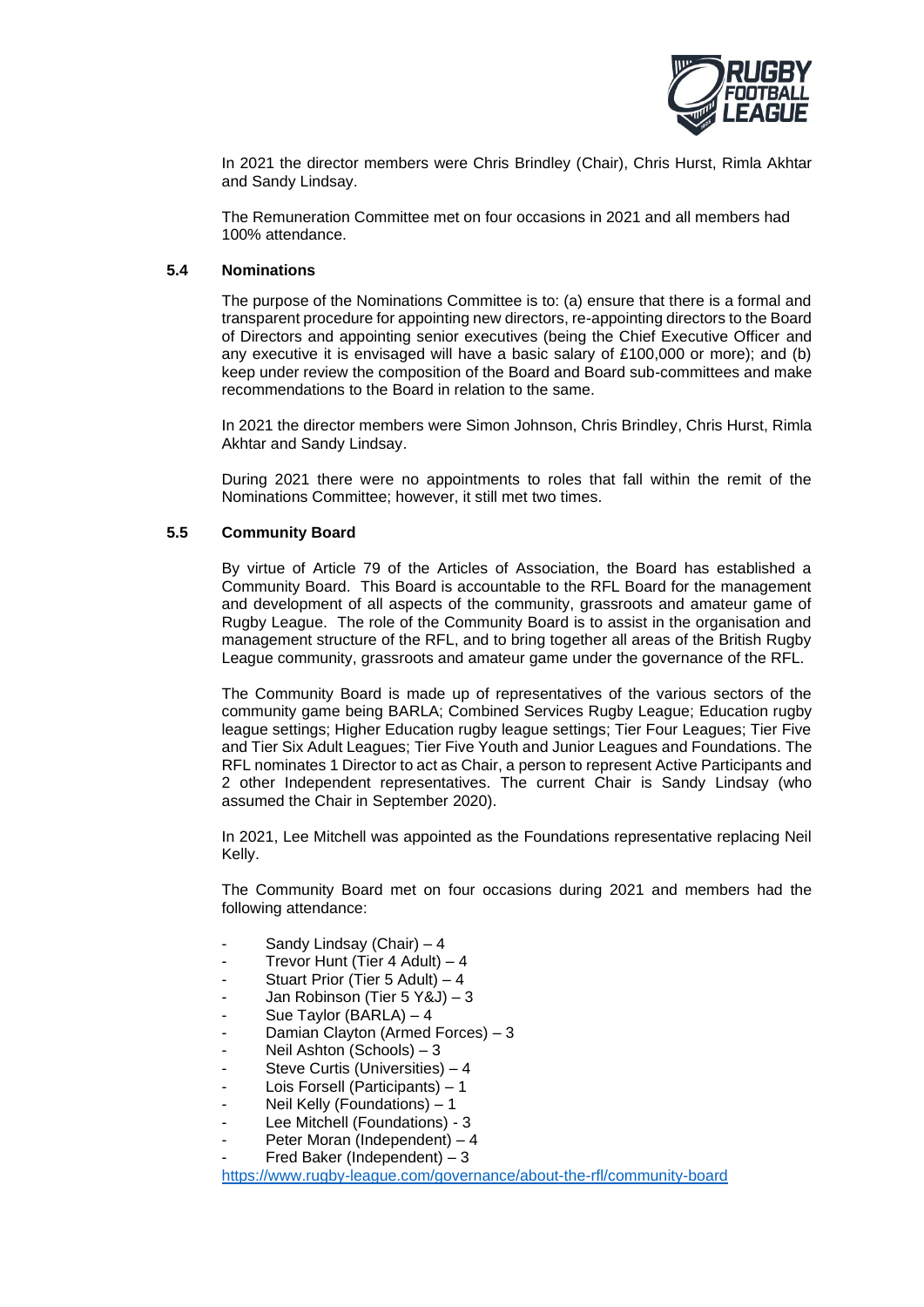

### **5.6 Laws Committee**

The purpose of the Laws Committee is to review the current laws of the game whilst also fully considering the potential impact of the introduction of new laws based on criteria such as; game spectacle, player safety and also the international landscape.

Its membership is made up of representatives of all different stakeholders and is chaired by the RFL CEO.

The Committee met three times in 2021.

### **5.7 Whole Game Board (formerly Professional Game Board)**

The purpose of the Whole Game Board is to consider and make non-binding recommendations to the Board in relation to the regulation and operation of the Game on matters that directly or indirectly have impact on rugby league clubs who play in: (i) the Super League; and (ii) the Championship and League 1 and which may have a whole game impact (including potentially on the Community Game). The overriding aim being to drive the Game's objectives.

Its membership is made up of representatives of the RFL, the Super League Clubs, the Championship and League 1 Clubs and the Community Game.

The Committee met twice in 2021.

### **5.8 Inclusion and Diversity Board**

In November 2020 the Inclusion and Diversity Advisory Group was formally made a Board sub-committee.

Its purpose is to provide guidance on all equality matters and to monitor the delivery of the RFL's Rugby League versus Discrimination Tackle It Action Plan (the plan). In addition, the Inclusion Board will provide support to the Executive in delivering programmes within the plan and seek to promote a culture of respect for Inclusion, Equality and Anti-Discrimination across Rugby League.

Its present composition is nine external and one internal member, and it is chaired by Rimla Akhtar.

The committee met 4 times in 2021.

### **5.9 Clinical Advisory Group**

In February 2021, the Clinical Advisory Group was formally made a Board subcommittee.

Its purpose is to make recommendations to the Board; and provide guidance to the Game, on all medical issues impacting the Game.

The core membership drawn from all clinical roles in the Game and levels within the Game (Community and Professional Game). The CMO and Covid Medical Officer are members of the Committee.

The committee met 8 times in 2021.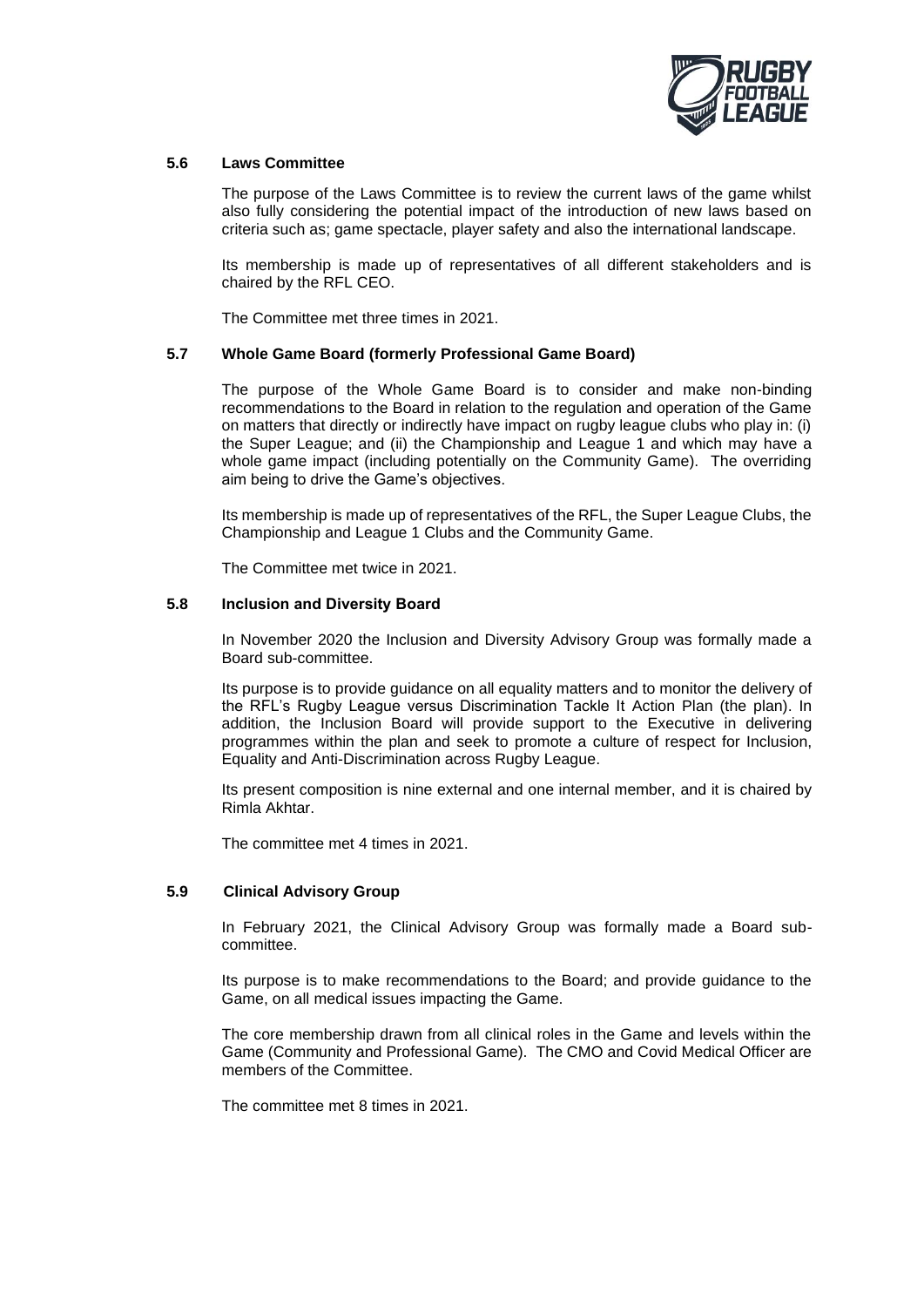

### **6. CODE OF SPORTS GOVERNANCE**

In December 2017 Sport England confirmed that the RFL complies with the then Code of Sports Governance. The RFL carries out regular reviews of its compliance with the Code (at least twice a year) and believes that it remains fully compliant.

The RFL is in the process of carrying out a review against the new Code of Sports Governance and is committed to full compliance.

### **7. INCLUSION AND DIVERSITY**

The RFL is committed to Inclusion and Diversity throughout the organisation and the sport. Progress against TACKLE IT action plan objectives is regularly reviewed by RFL I&D working group members and overseen by the Inclusion Board, whose members also provide strategic direction to the working group. The RFL I&D Action Plan Tackle It: Rugby League versus Discrimination is published on the RFL website [here.](https://www.rugby-league.com/article/57154/tackle-it---rugby-league-versus-discrimination-) I&D is a formal Board agenda item at least twice a year.

### **8. BOARD EVALUATION**

In line with the Sports Governance Code the Board is committed to having the Board externally evaluated at least every 4 years. In October 2018 Value Alpha carried out an external evaluation of the RFL Board. This was completed in early 2019 and the report circulated to all Members and published on the RFL Website [RFL Board Evaluation](http://secure.rugby-league.com/ign_docs/Independent%20External%20Board%20Evaluation.pdf) 

In line with the Code of Sports Governance, in addition to individual evaluations, the Board undertakes an internal evaluation of its collective skills and performance each year.

In 2021 the RFL was audited by Sport England's assurance partner (BDO). The RFL was rated as good across both governance and finance. Each of the recommendations made by BDO has been actioned.

### **9. BOARD INDUCTION AND TRAINING**

Any new Director is subject to a comprehensive induction process meeting with the existing Board, Executives and stakeholders. In addition, all Board members have access to a Board Induction Pack.

### **10. RISK**

The RFL has a comprehensive departmental Risk Register which is updated regularly by each Risk Register owner and reported to the Audit and Risk Committee and in turn to the RFL Board. Each risk is rated (based on probability and severity) and mitigation and/or appropriate actions are logged and reported.

The Board report on its Internal Control frameworks or systems annually via the Directors Report contained in the company's Financial Statements. A link to the report can be found [here](http://staging.rugby-league.com/uploads/docs/RFL%20Annual%20Report%202020%20FINAL%20(1).pdf)

As part of its annual work plan the Audit and Risk Committee review the annual draft Financial Statements and meet with the external auditors with and without the Executive present, to discuss the annual audit and its results. Those results cover the findings of the external auditors work on both financial and internal control matters. The external auditor is reappointed at each Annual General Meeting following the discussions held by the Audit and Risk Committee which cover the effectiveness of the external audit process.

The external auditors are selected periodically by holding a tender process, the last tender was held to cover the provision of external audit services for 2019 year end onwards. Garbutt and Elliott were successful in this tender.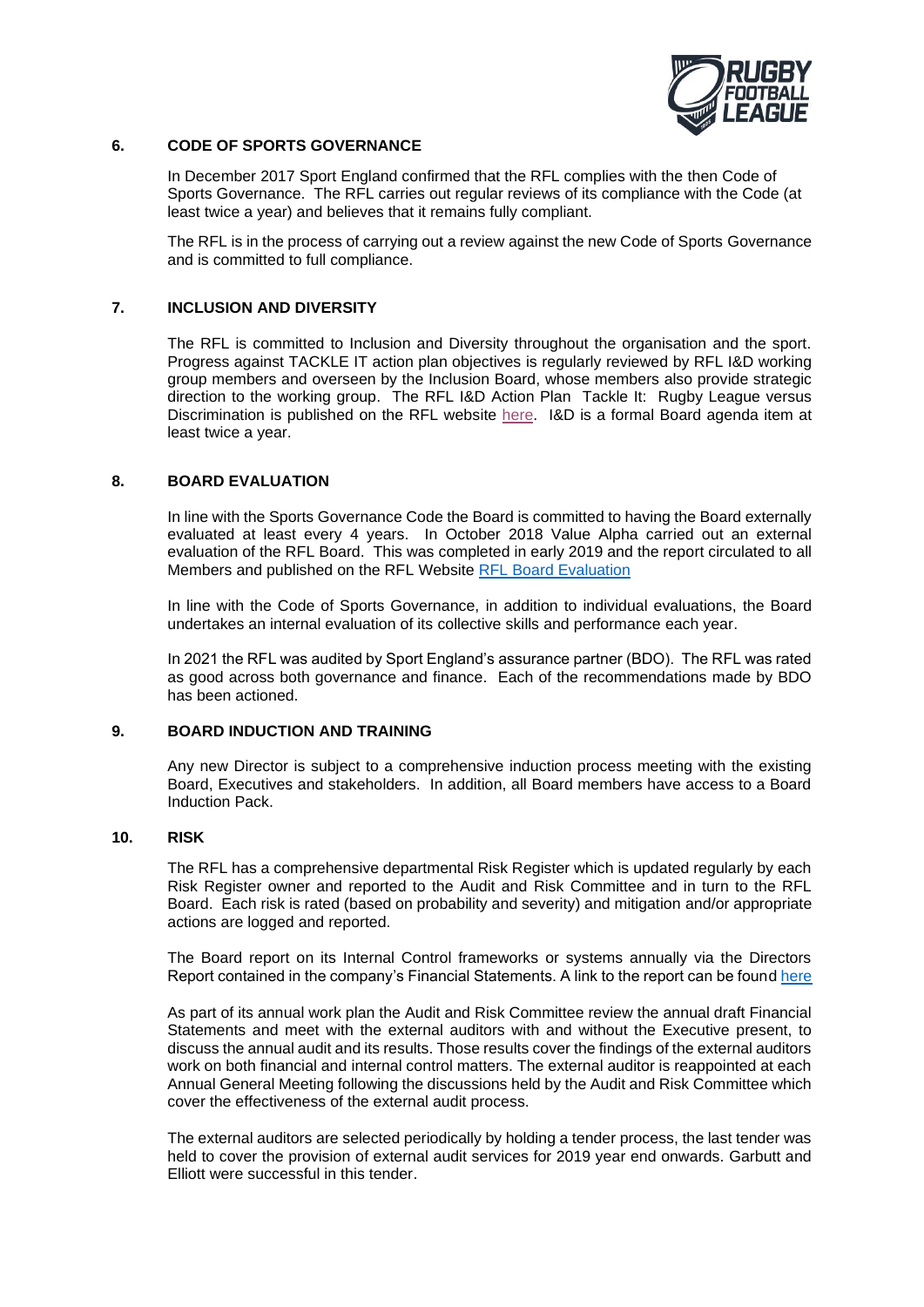

The current external auditors also provide taxation compliance services. This service is provided by a completely separate department than audit services with separate management structures and reporting staff members.

The Board also runs an internal audit programme which reports to the Audit and Risk Committee with a rolling programme of internal audit work based on three areas of focus each year as recommended by the external provider of internal audit services.

# **11. INTERNATIONAL RUGBY LEAGUE**

### **11.1 IRL (FORMERLY RLIF)**

The RFL was a founding member of the Rugby League International Federation ("RLIF" and now renamed International Rugby League), the international governing body of the sport. Along with the Australian Rugby League Commission ("ARLC") and the New Zealand Rugby League ("NZRL") it is currently entitled to appoint two directors to the Board of the RLIF.

IRL controls the broadcast and commercial rights to the Rugby League World Cup. It has traditionally used the commercial revenues generated by this tournament, with levies on gate receipts at other international matches, to fund its activities (including grants to developing nations).

### **11.2 RLEF**

The RFL was also a founding member of the Rugby League European Foundation ("RLEF"). The RLEF is the governing body for Rugby League in Europe and the Northern Hemisphere. It oversees and co-ordinates the development of the sport in all its Member and affiliated countries and territories, as well as neighbouring organisations that choose to link to the RLEF. The RLEF is an Associate Member of the RLIF and is therefore entitled to appoint two directors to the Board of the RLIF.

# **11.3 Rugby League World Cup (2021) Limited**

RLWC21 is a wholly owned subsidiary of the RFL which is responsible for arranging and running the 2021 Rugby League World Cup (due to Covid, now scheduled to be held in 2022). The Board of RLWC is made up of:

- A Chairman nominated by the RFL:
- 3 independent directors appointed by an open recruitment process;
- 5 nominated directors appointed by each of HM Government, UK Sport, the RFL, RLIF and RLWC21.

Since July 2019, the RFL nominated directors have been Chris Brindley (Chair) and Karen Moorhouse.

### **12. RUGBY LEAGUE CHARITIES**

### **12.1 GENERAL**

The RFL works closely with a number of Rugby League Charities.

### **12.2 RUGBY LEAGUE CARES**

RL Cares mission is to enhance and enrich people's lives through the power and positive influence of Rugby League. The charity seek to ensure the sport's most important stakeholders, its playing community, get the most out of their involvement in the game, both during their careers and post-retirement.

Karen Moorhouse is the RFL's nominated trustee.